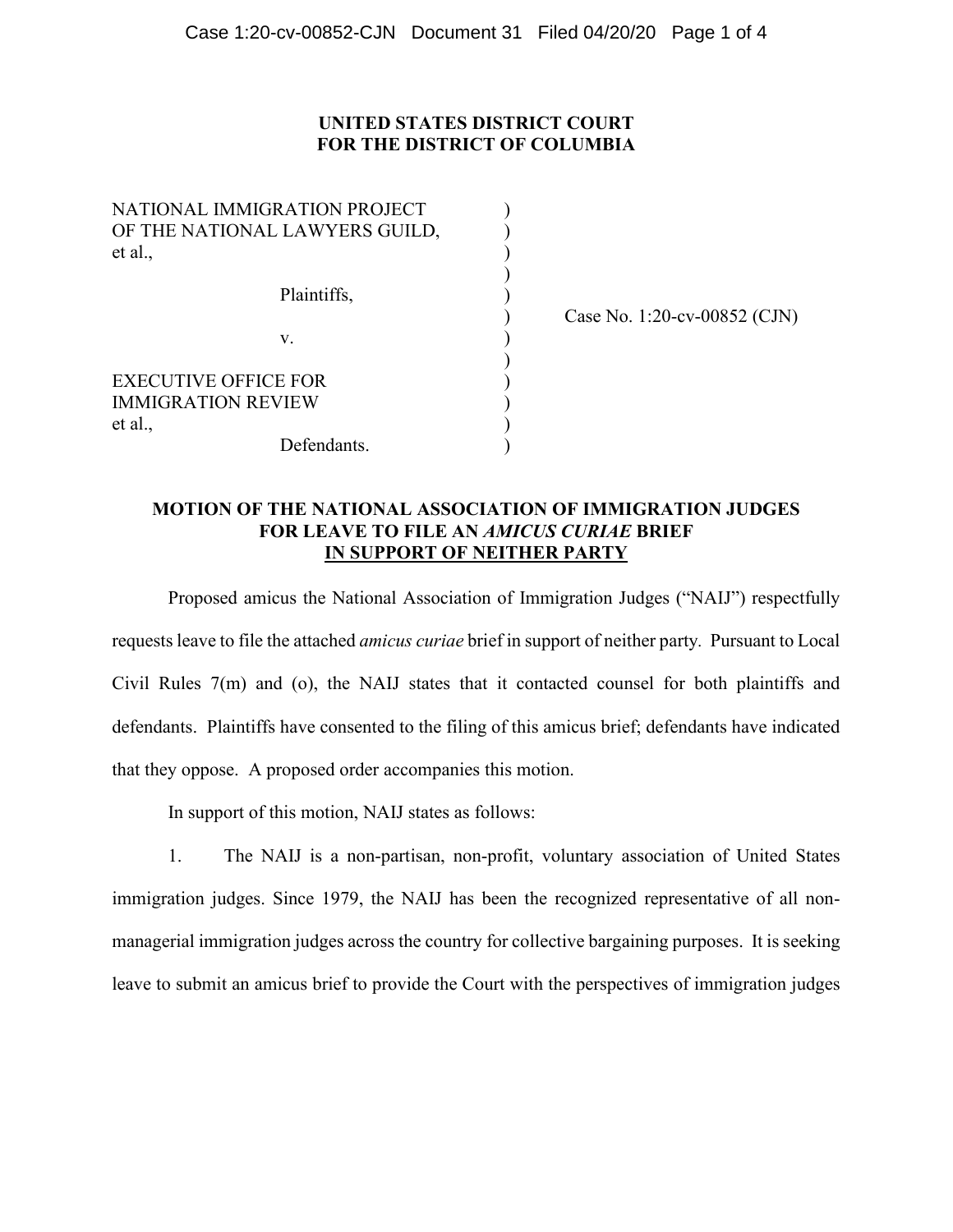## Case 1:20-cv-00852-CJN Document 31 Filed 04/20/20 Page 2 of 4

on the important issues raised in this case.<sup>[1](#page-1-0)</sup>

2. The NAIJ should be granted leave to file the accompanying brief for two reasons. *First*, NAIJ has a strong interest in this case because EOIR's efforts to keep immigration courts open notwithstanding the pending COVID-19 pandemic endangers the NAIJ's members, court staff and security, counsel, witnesses, and litigants in immigration courts. *Second*, from its perspective as the organization representing the judges of the immigration courts, NAIJ may be of assistance to the Court in explaining the problems caused by EOIR's failure to take steps to safeguard the health of amicus's members, court staff and security, counsel, witnesses, and litigants in immigration courts. NAIJ offers perspective on the issues that have not been fully addressed by the parties.

4. There is no Federal Rule of Civil Procedure that controls motions for leave to appear as amicus curiae in federal district court. District courts have "inherent authority" to grant participation by an *amicus curiae*, which is derived from Federal Rule of Appellate Procedure 29. *See Jin v. Ministry of State Sec.*, 557 F. Supp. 2d 131, 136 (D.D.C. 2008). In determining whether to grant leave to participate as an *amicus*, this Court has "broad discretion." *Nat'l Ass'n of Home Builders v. U.S. Army Corps of Eng'rs*, 519 F. Supp. 2d 89, 93 (D.D.C. 2007). Courts generally grant *amicus* status when "the information offered is 'timely and useful.'" *Ellsworth Assocs., Inc. v. United States*, 917 F. Supp. 841, 846 (D.D.C. 1996) (quoting *Waste Mgmt. of Pa. v. City of York*, 162 F.R.D. 34, 36 (M.D. Pa. 1995)).

5. This Court "normally … allow[s]" an *amicus* brief "when the *amicus* has unique

<span id="page-1-0"></span> $<sup>1</sup>$  The views expressed in the proposed amicus brief are those of the NAIJ, developed after</sup> extensive consultation with the membership, and are not presented by NAIJ as employees or representatives of the U.S. Department of Justice, Executive Office for Immigration Review. The views expressed do not necessarily represent the official position of the United States Department of Justice, the Attorney General, or the Executive Office for Immigration Review.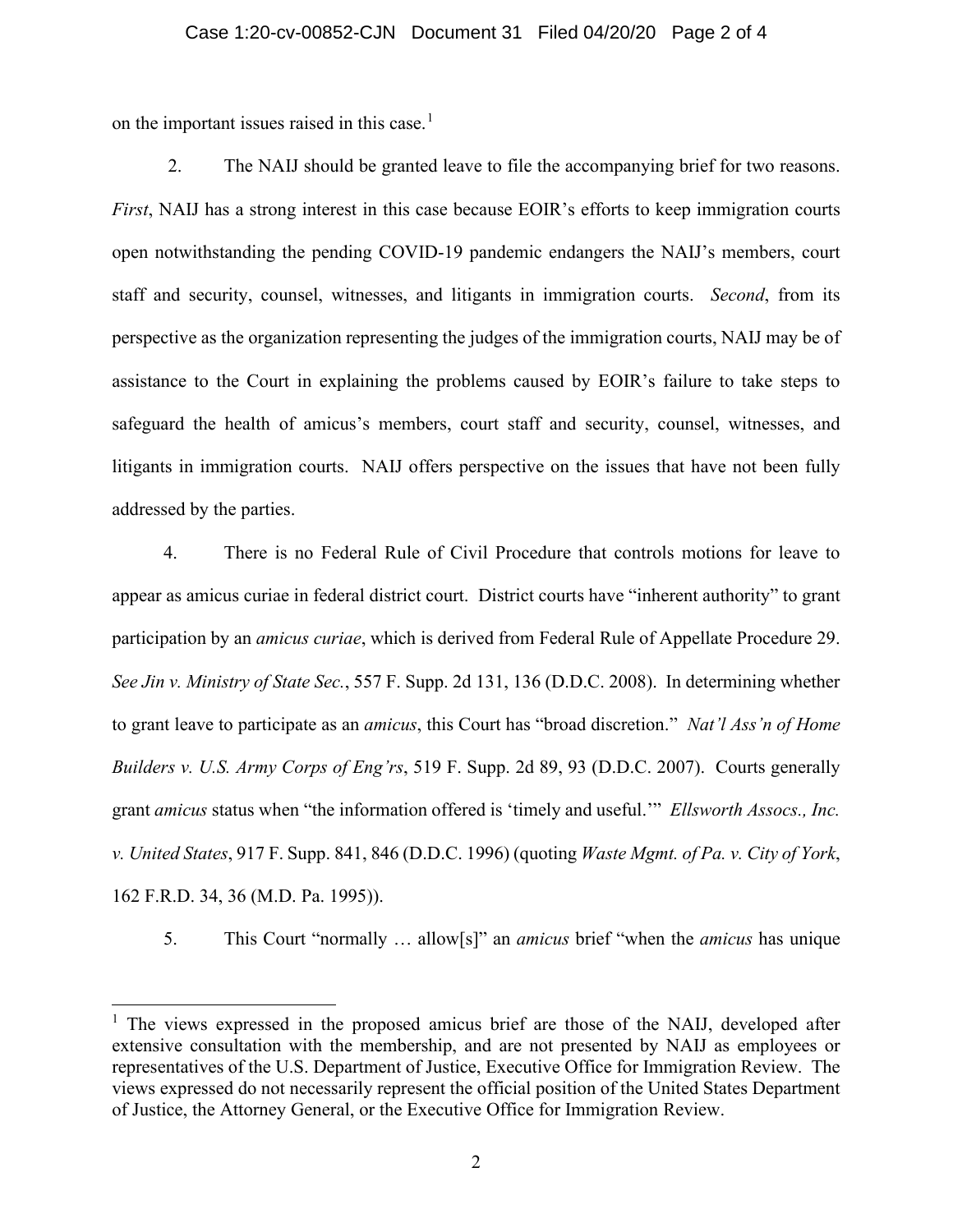## Case 1:20-cv-00852-CJN Document 31 Filed 04/20/20 Page 3 of 4

information or perspective that can help the court beyond the help that the lawyers for the parties are able to provide." *Jin*, 557 F. Supp. 2d at 137 (citing *Ryan v. Commodity Futures Trading Comm'n*, 125 F. 3d 1062, 1063 (7th Cir. 1997)); *Cobell v. Norton*, 246 F. Supp. 2d 59, 62 (D.D.C. 2003) (same). This assistance may take many forms, including "ideas, arguments, theories, insights, facts or data that are not to be found in the parties' briefs." *See N. Mariana Islands v. United States*, No. 08-1572 (PLF), 2009 U.S. Dist. LEXIS 125427, at 3–4 (D.D.C. Mar. 6, 2009) (quoting *Voices for Choices v. Ill. Bell Tel. Co.*, 339 F.3d 542, 545 (7th Cir. 2003)).

6. In accordance with Local Civil Rule  $7<sub>(o)</sub>(5)$ , the NAIJ certifies that (1) the attached brief was authored entirely by counsel for the amicus curiae and not by counsel for any party, in whole or in part; (2) no party or counsel for any party contributed money to fund preparing or submitting the attached brief; and (3) apart from amicus curiae, its members, and its counsel, no other person contributed money to fund preparing or submitting the attached brief.

## **CONCLUSION**

For these reasons, NAIJ respectfully requests that it be granted leave to file the attached *amicus curiae* brief.

Respectfully submitted,

/s/ Ashley C. Parrish Ashley C. Parrish (D.C. Bar No. 464683)

Joshua Mitchell (D.C. Bar No. 1012854) KING & SPALDING LLP 1700 Pennsylvania Avenue NW Washington, D.C. 20006 Telephone: (202) 737-0500 Email: aparrish@kslaw.com

*Counsel for Amicus Curiae*

Dated: April 20, 2020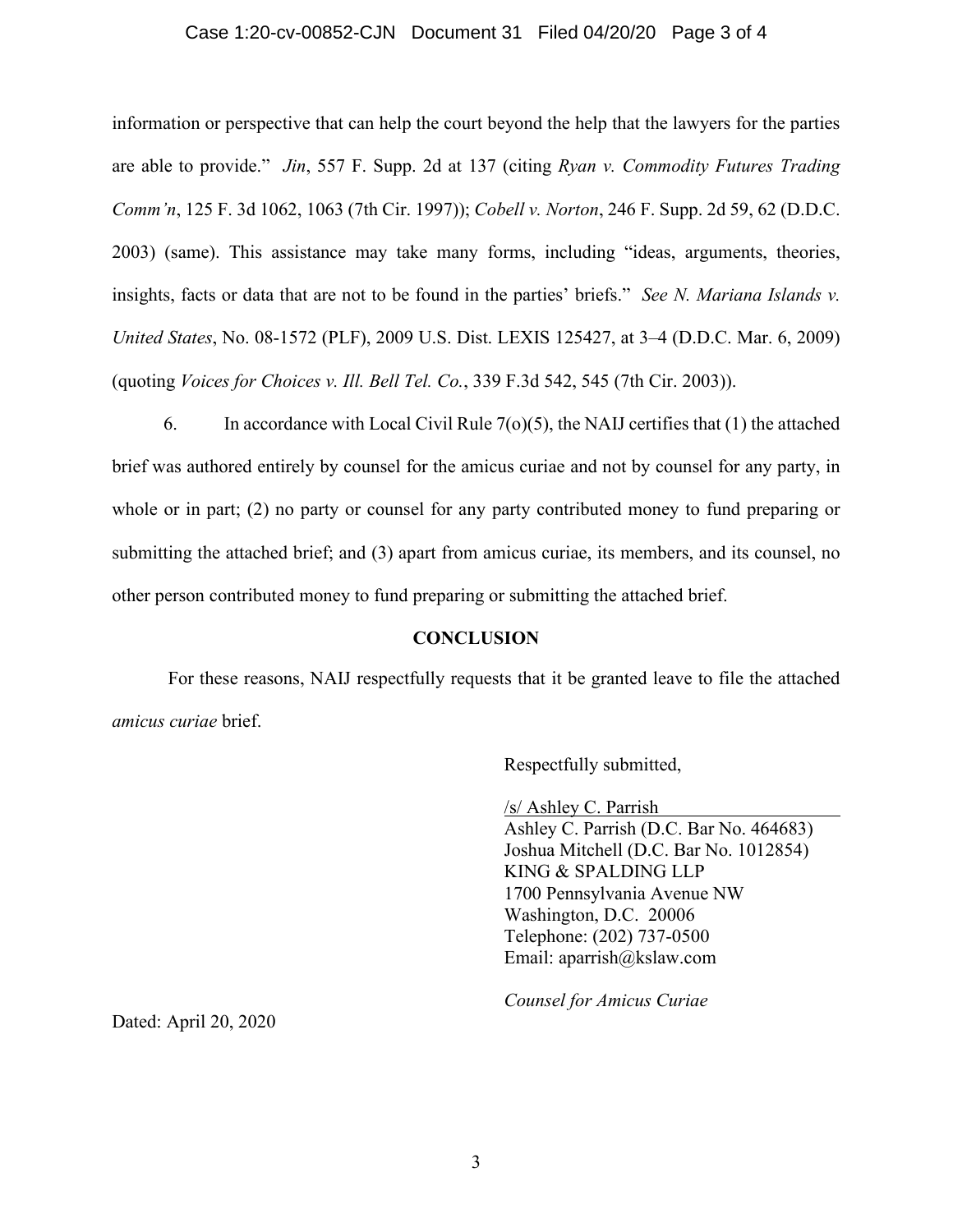# **CERTIFICATE OF SERVICE**

I hereby certify that on April 20, 2020, I electronically filed the foregoing with the Clerk of Court using the CM/ECF system, which will send a notice of electronic filing to all counsel of record who have consented to electronic notification.

> /s/ Ashley C. Parrish Ashley C. Parrish (D.C. Bar No. 464683)

*Counsel for Amicus Curiae*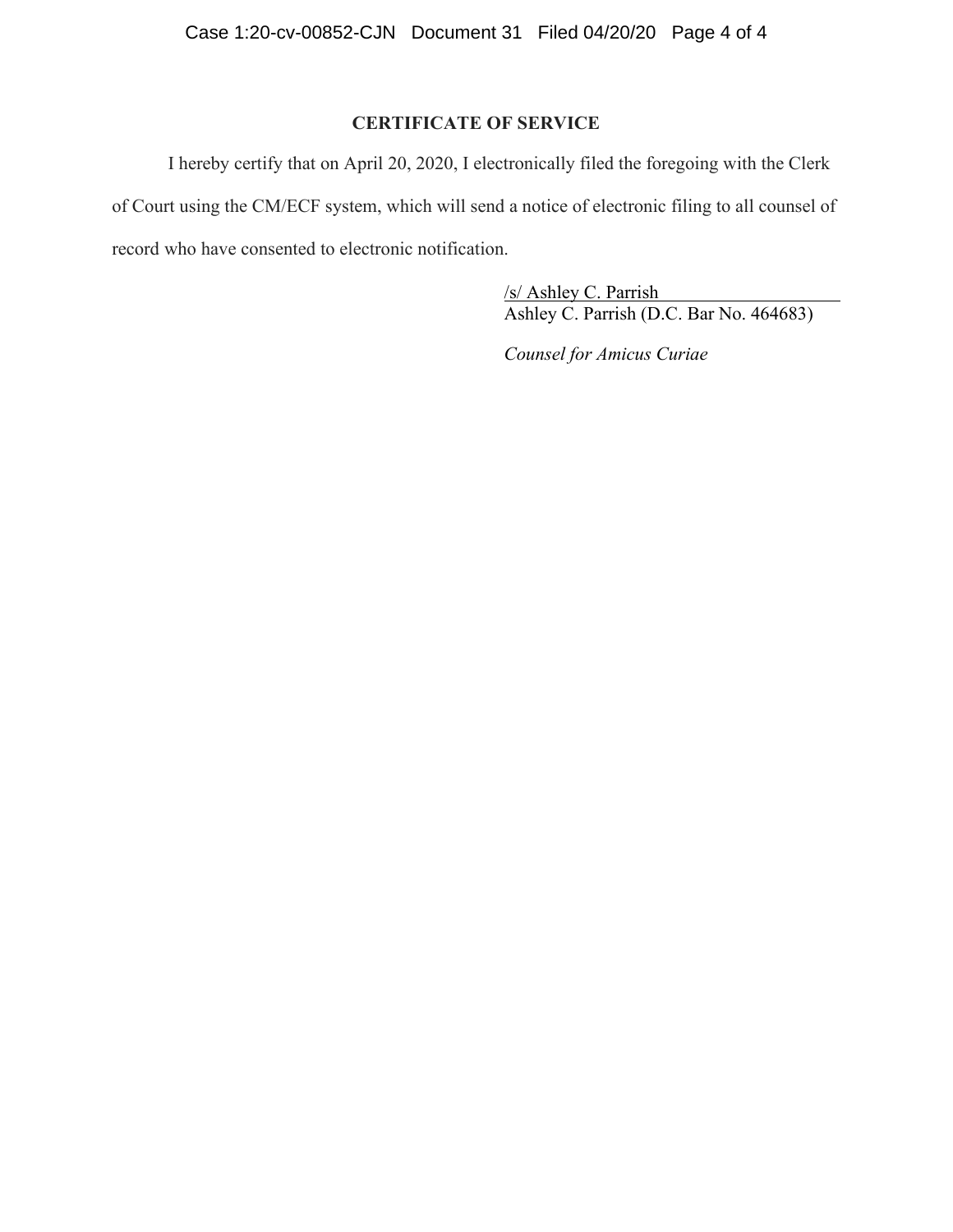## **UNITED STATES DISTRICT COURT FOR THE DISTRICT OF COLUMBIA**

| NATIONAL IMMIGRATION PROJECT   |  |
|--------------------------------|--|
| OF THE NATIONAL LAWYERS GUILD, |  |
| et al.,                        |  |
|                                |  |
| Plaintiffs,                    |  |
|                                |  |
| V.                             |  |
|                                |  |
| <b>EXECUTIVE OFFICE FOR</b>    |  |
| <b>IMMIGRATION REVIEW</b>      |  |
| et al.,                        |  |
| Defendants.                    |  |

) Case No. 1:20-cv-00852 (CJN)

# **BRIEF OF THE NATIONAL ASSOCIATION OF IMMIGRATION JUDGES AS** *AMICUS CURIAE* **IN SUPPORT OF NEITHER PARTY**

Ashley C. Parrish (D.C. Bar No. 464683) Joshua Mitchell (D.C. Bar No. 1012854) KING & SPALDING LLP 1700 Pennsylvania Avenue NW Washington, D.C. 20006 Telephone: (202) 737-0500 Email: aparrish@kslaw.com

*Counsel for Amicus Curiae*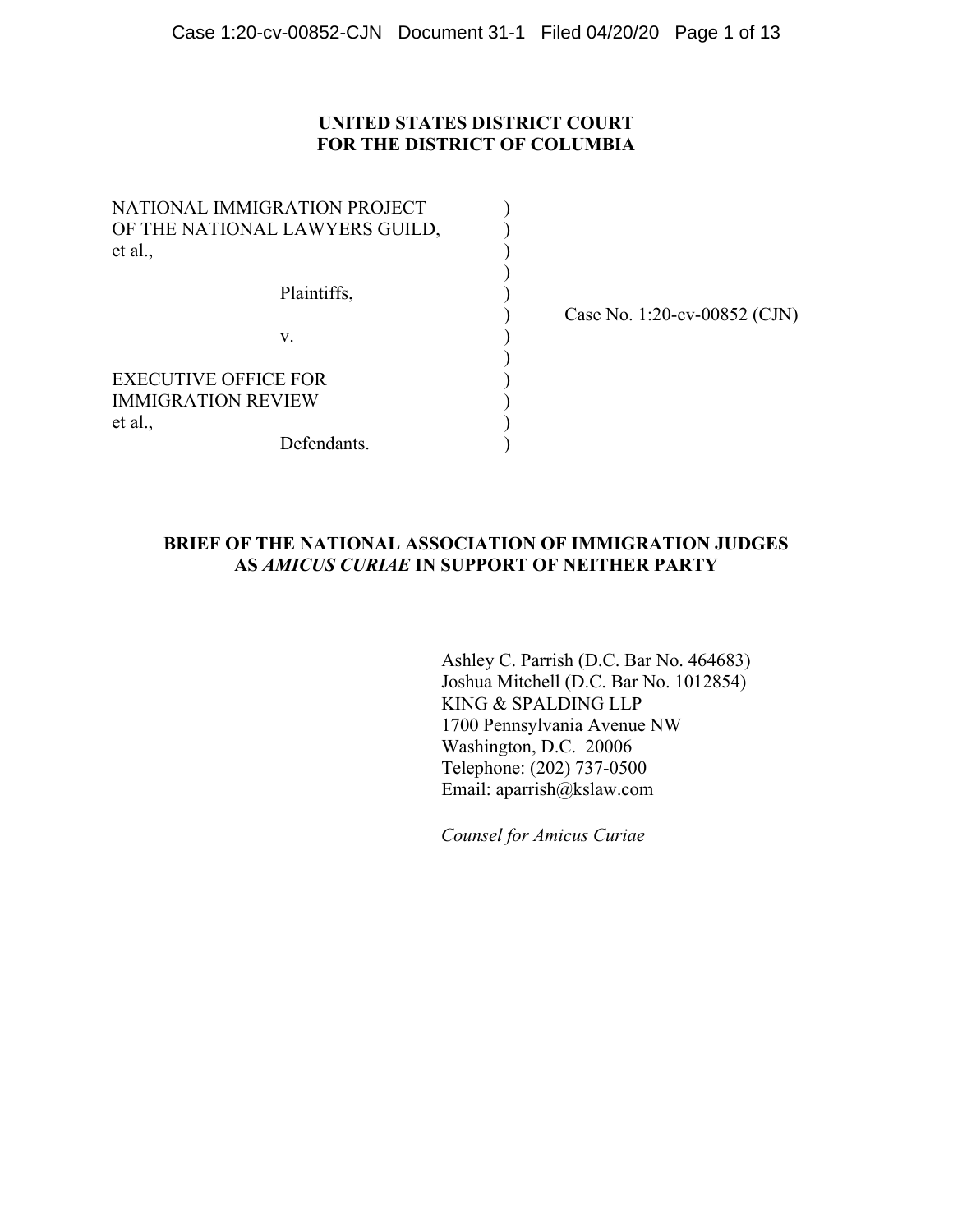# **TABLE OF CONTENTS**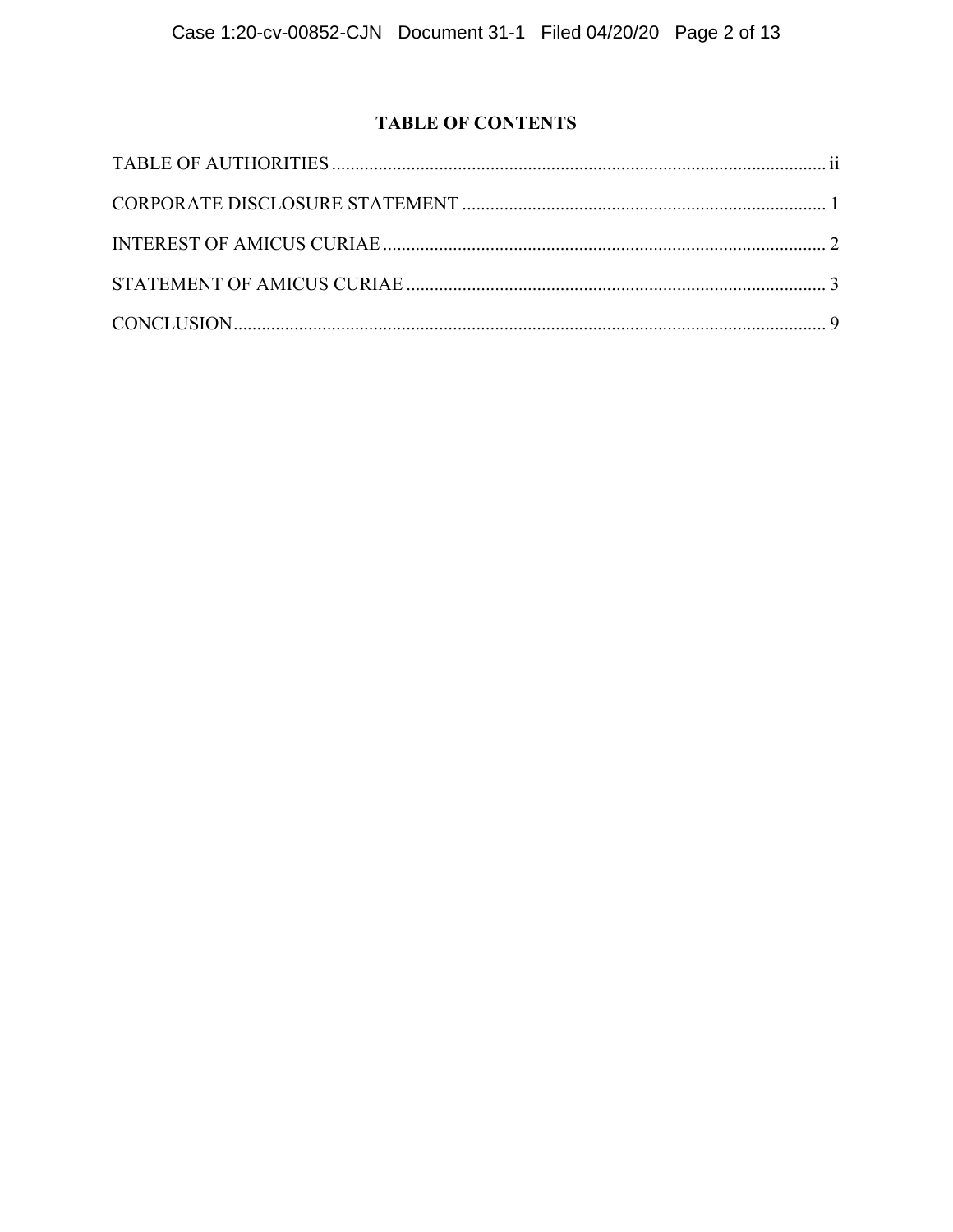# **TABLE OF AUTHORITIES**

# **Rules**

| <b>Other Authorities</b>                                                                                                                                         |  |
|------------------------------------------------------------------------------------------------------------------------------------------------------------------|--|
| EOIR Performance Plan,                                                                                                                                           |  |
| Memorandum from James R. McHenry III to all Immigration Judges and Staff,<br>Case Priorities and Immigration Court Performance Measures App. A (Jan. 17, 2018) 6 |  |
| Monyak, Suzanne,<br>Amid Pandemic, Hearings for Detained Migrant Kids Go On,                                                                                     |  |
| U.S. Dep't of Justice, Exec. Office for Immigration Review,                                                                                                      |  |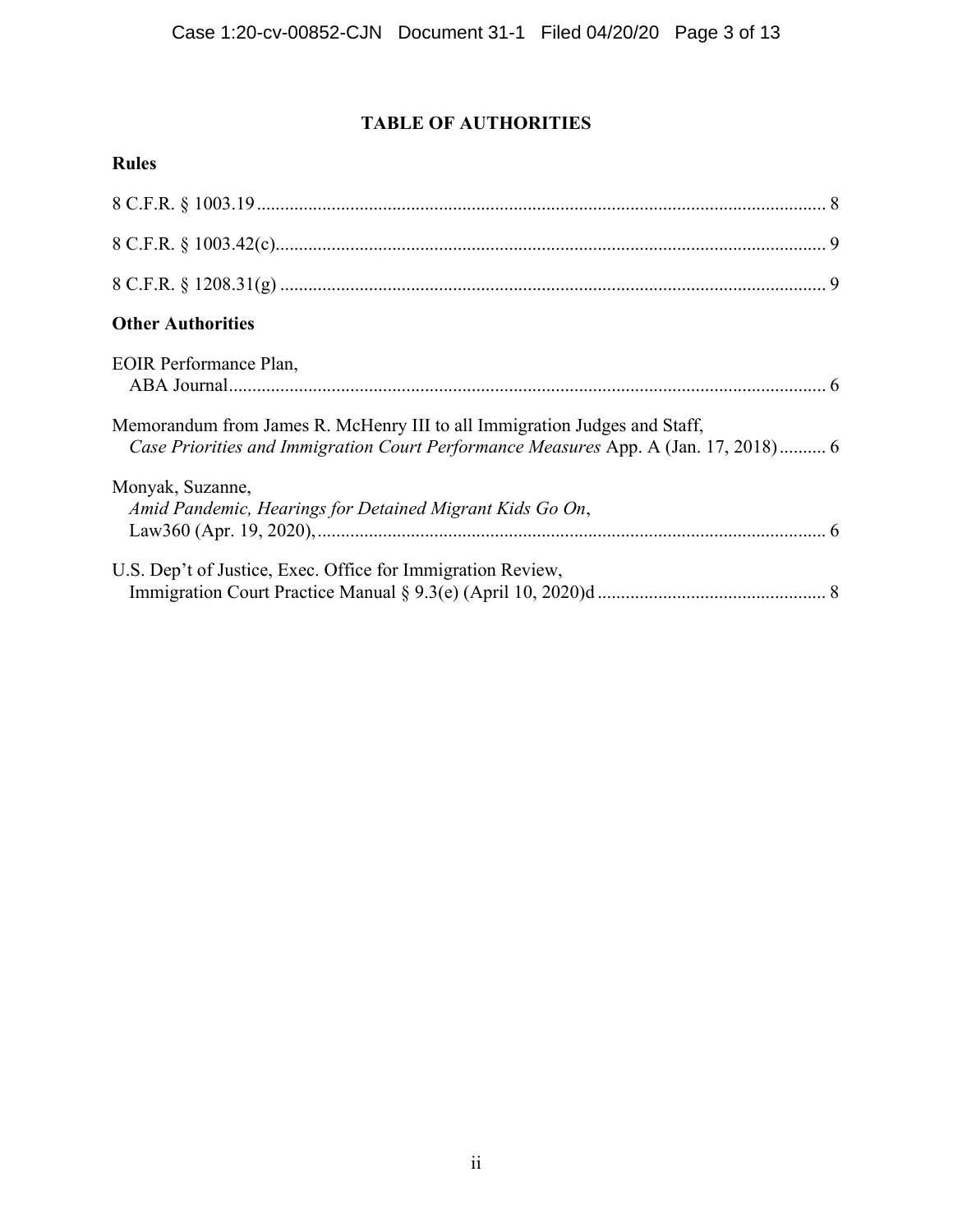# **CORPORATE DISCLOSURE STATEMENT**

Amicus curiae the National Association of Immigration Judges is a non-partisan, nonprofit, voluntary association of United States immigration judges. Since 1979, the NAIJ has been the recognized representative of all (currently approximately 440) non-managerial immigration judges across the country for collective bargaining purposes. The NAIJ is affiliated with the International Federation of Professional and Technical Engineers, a diverse labor union that advocates on behalf of more than 80,000 women and men in professional, technical, administrative, and associated occupations in the United States and Canada. No publicly held company has 10% or greater ownership in the NAIJ.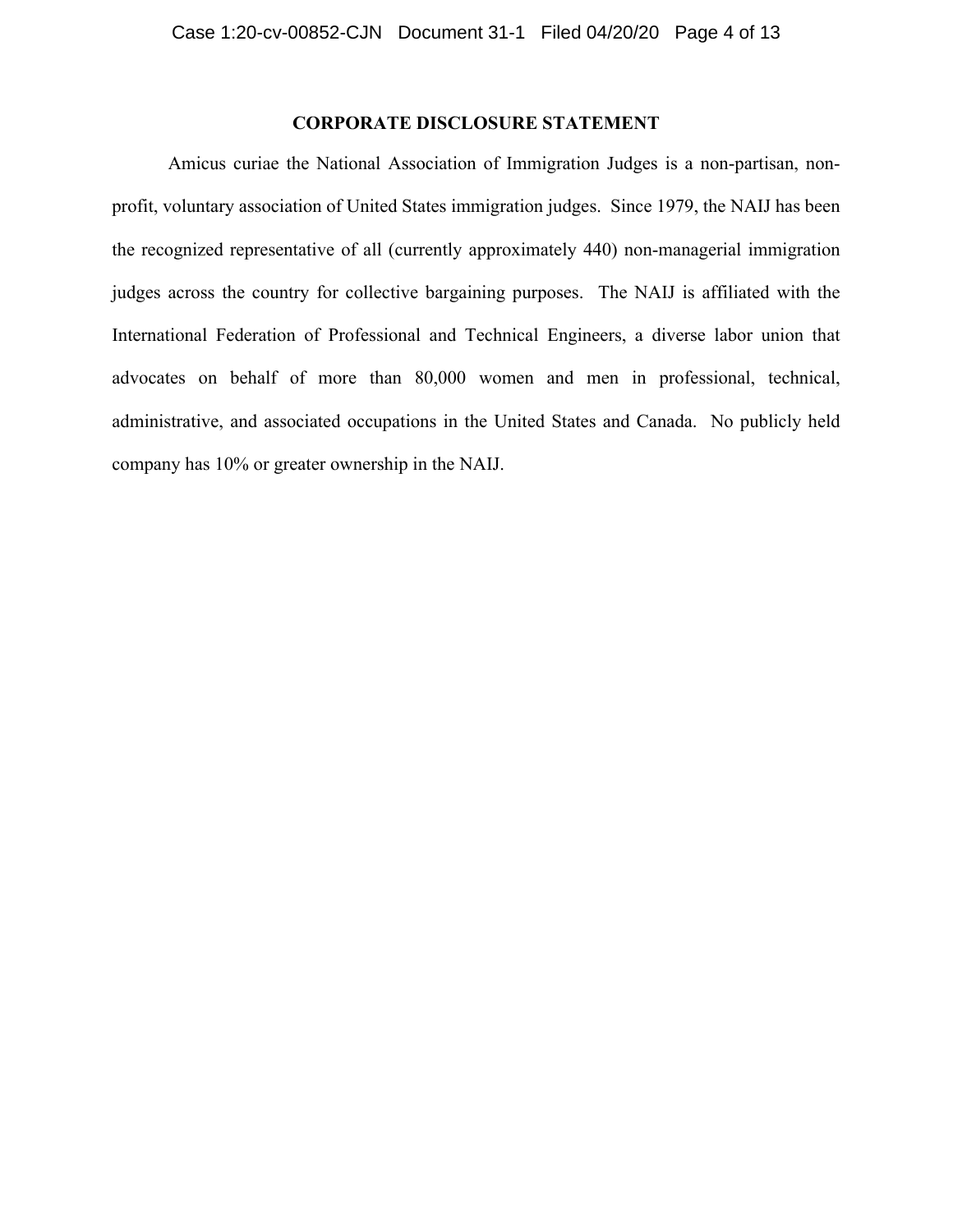# **INTEREST OF AMICUS CURIAE**<sup>1</sup>

Amicus curiae is the National Association of Immigration Judges (NAIJ). The NAIJ is a non-partisan, non-profit, voluntary association of United States immigration judges. Since 1979, the NAIJ has been the recognized representative of all non-managerial immigration judges across the country for collective bargaining purposes. Our mission is to promote the independence of immigration judges and to enhance the professionalism, dignity, and efficiency of the immigration courts, which are the trial-level tribunals where removal proceedings initiated by the Department of Homeland Security (DHS) are conducted. We work to improve our court system through educating the public, legal community and media; providing testimony at congressional oversight hearings; and advocating to safeguard and ensure the integrity and independence of the immigration courts.

As immigration judges we work for the Department of Justice within the Executive Office for Immigration Review (EOIR), which oversees the immigration court, the Board of Immigration Appeals and the Office of the Chief Administrative Officer (OCAHO). We conduct a variety of immigration court hearings and other adjudications, such as bond redetermination matters. The proceedings involve both individuals who are within the United States and not detained ("nondetained" individuals) and those who are detained and held in Immigration and Customs Enforcement (ICE) custody ("detained" individuals).

<sup>&</sup>lt;sup>1</sup> In accordance with Local Rule 7(o), the NAIJ certifies that (1) this brief was authored entirely by its counsel and not by counsel for any party, in whole or in part; (2) no party or counsel for any party contributed money to fund preparing or submitting this brief; and (3) apart from amicus curiae, its members, and its counsel, no other person contributed money to fund preparing or submitting this brief.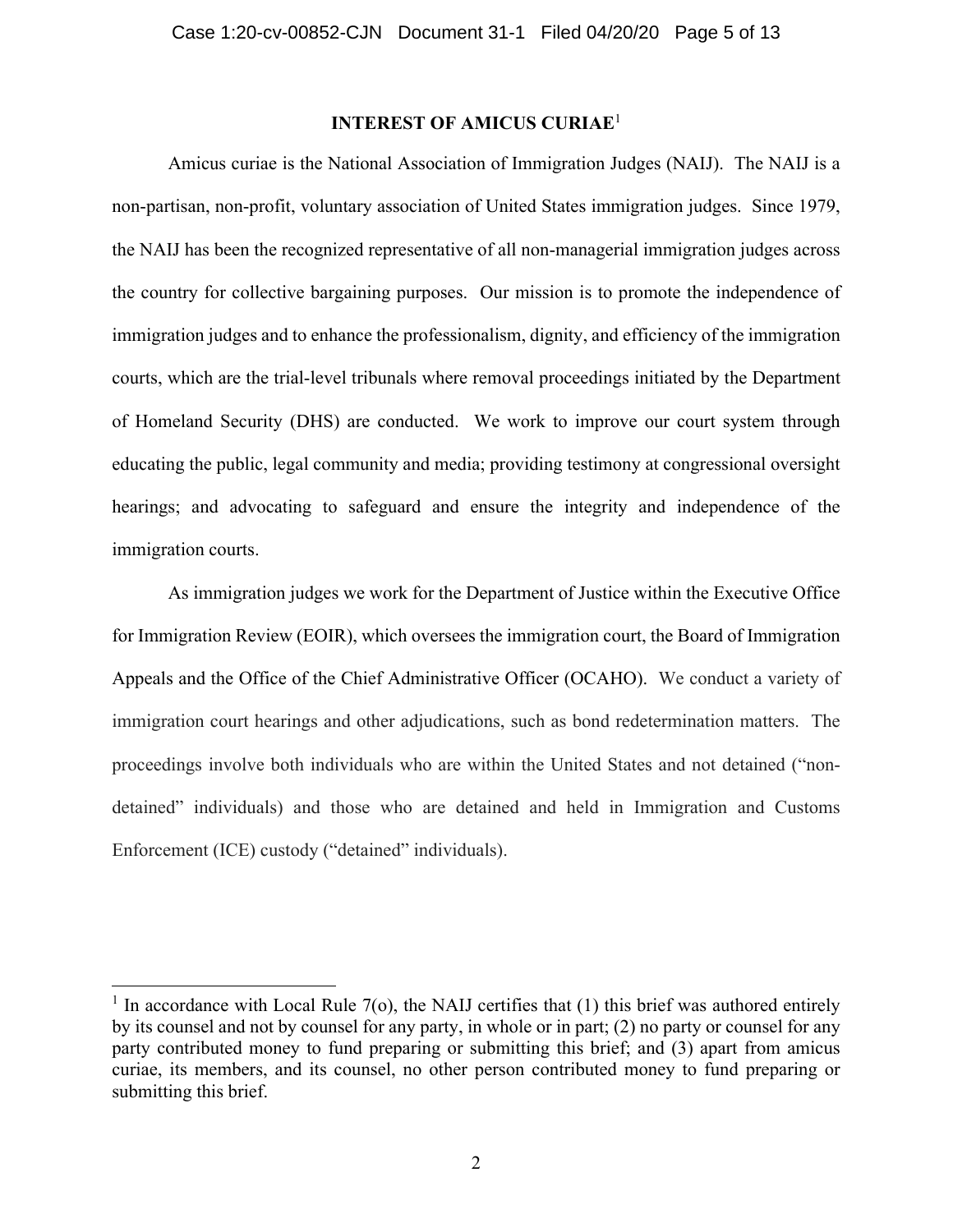## Case 1:20-cv-00852-CJN Document 31-1 Filed 04/20/20 Page 6 of 13

The NAIJ submits this brief in support of neither party to help the Court by providing the perspectives of immigration judges on the important issues raised in this case.<sup>2</sup>

## **STATEMENT OF AMICUS CURIAE**

In late March 2020, after multiple requests by all frontline stakeholders, including NAIJ, EOIR suspended all non-detained hearings through at least May 1, 2020, as an appropriate measure to protect its employees, stakeholders, and members of the public from the spread of the COVID-19 virus. But EOIR has refused requests to delay detained hearings, which continue to be conducted at immigration courts around the country. The failure to take appropriate steps with respect to detained hearings raises serious concerns.

**1.** *Operating immigration courts involves close contact among judges, court staff, detainees, and members of the public.* EOIR's refusal to close detained courts continues to cause a cascade of social interactions that puts all of us at risk. It requires immigration judges and court staff to continue to travel to detained courtroom settings and to work shoulder-to-shoulder in offices and hearings. The design of our courtrooms and common workspace in the vast number of our locations simply does not allow for social distancing. Immigration court interpreters continue to appear at detained immigration court hearings to provide essential services for the hundreds of languages immigration detainees speak, which often involves travel from distant locales. Once in a courtroom, they must be placed close enough to the respondent to hear, a situation complicated exponentially if the people in court wear masks.

 $2$  The views expressed herein are those of the NAIJ, developed after extensive consultation with the membership, and are not presented by NAIJ as employees or representatives of the U.S. Department of Justice, Executive Office for Immigration Review. The views expressed here do not necessarily represent the official position of the United States Department of Justice, the Attorney General, or the Executive Office for Immigration Review.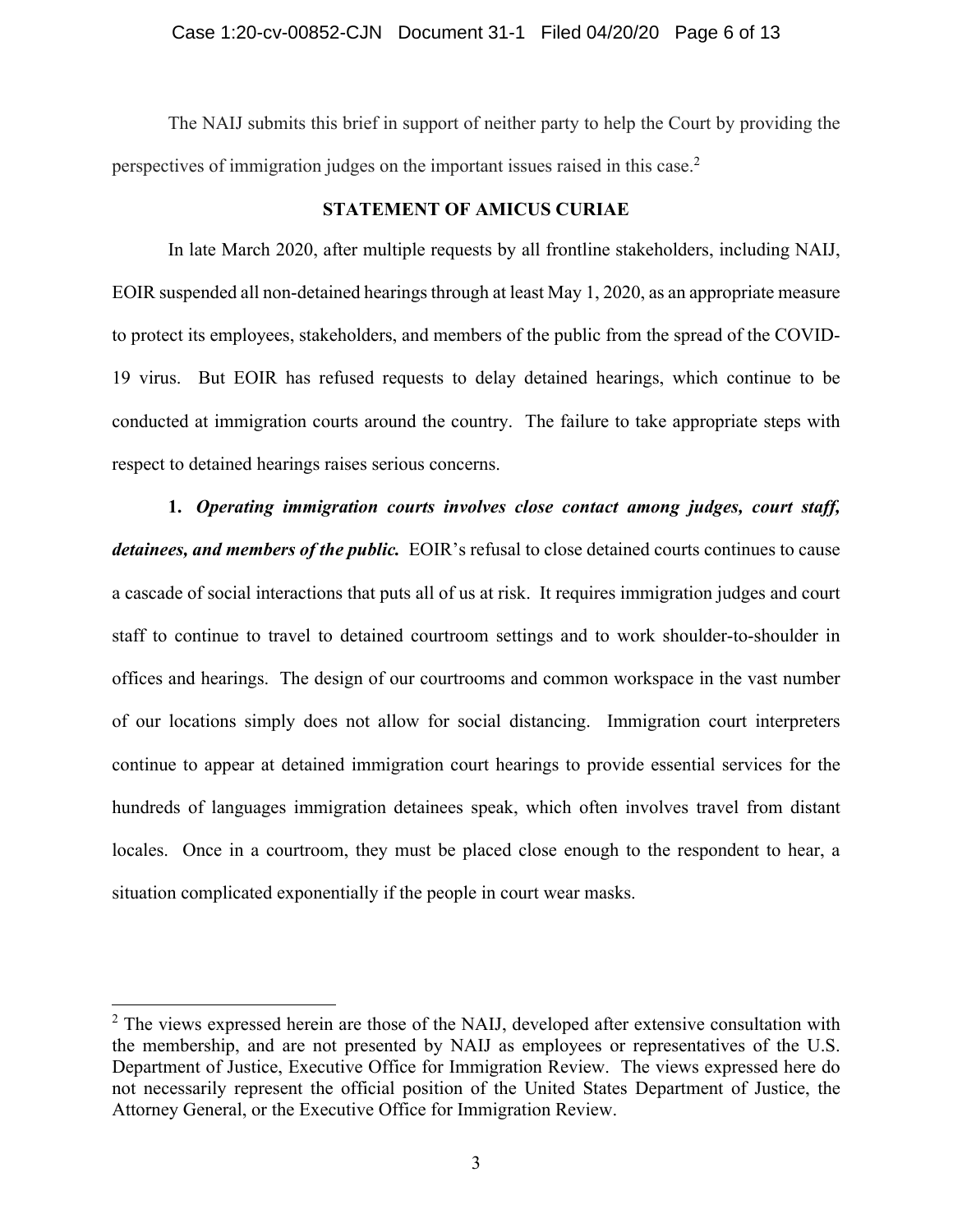## Case 1:20-cv-00852-CJN Document 31-1 Filed 04/20/20 Page 7 of 13

Immigration detainees are moved by security officers within detention facilities and across the country, as ICE runs a nationwide immigrant detention operation relying on a network of government and contract detention facilities. And, of course, many immigration detainees have recently been released to ICE custody after a stay in federal, state, or local prisons or jails facilities that are plagued with their own COVID-19 outbreaks. Once they arrive in detention in a facility, detainees are frequently brought to court in large groups, or are required to wait outside courtrooms in large groups before being called to enter individually. Neither the detention facilities nor our immigration courts were designed to observe the currently required amount of social distancing.

The continued operation of detained courts requires immigration attorneys to continue to travel to courthouses. Even when telephonic court appearances have been approved, attorneys often have no way to review court files to prepare for cases without physically visiting the court. Because of severe limitations in speaking with detained respondents by telephone, they often must also travel to detention centers to consult privately with their clients. These visits necessitate wading through security lines and coming into close contact with facility employees, other visitors, and immigration detainees before even entering a courtroom. Moreover, detainees around the country are quarantined and "cohorted" because of COVID-19 exposure, sometimes making it difficult for attorneys to meet with their clients at all. Families of detainees, often including their children (now out of school without available alternate childcare), continue to travel to immigration courthouses in an attempt to see their loved ones and serve as witnesses in their hearings, even when hearings are conducted by video teleconference. They also appear at detention facilities to post bond or to bring to court documents essential for the cases of their loved ones.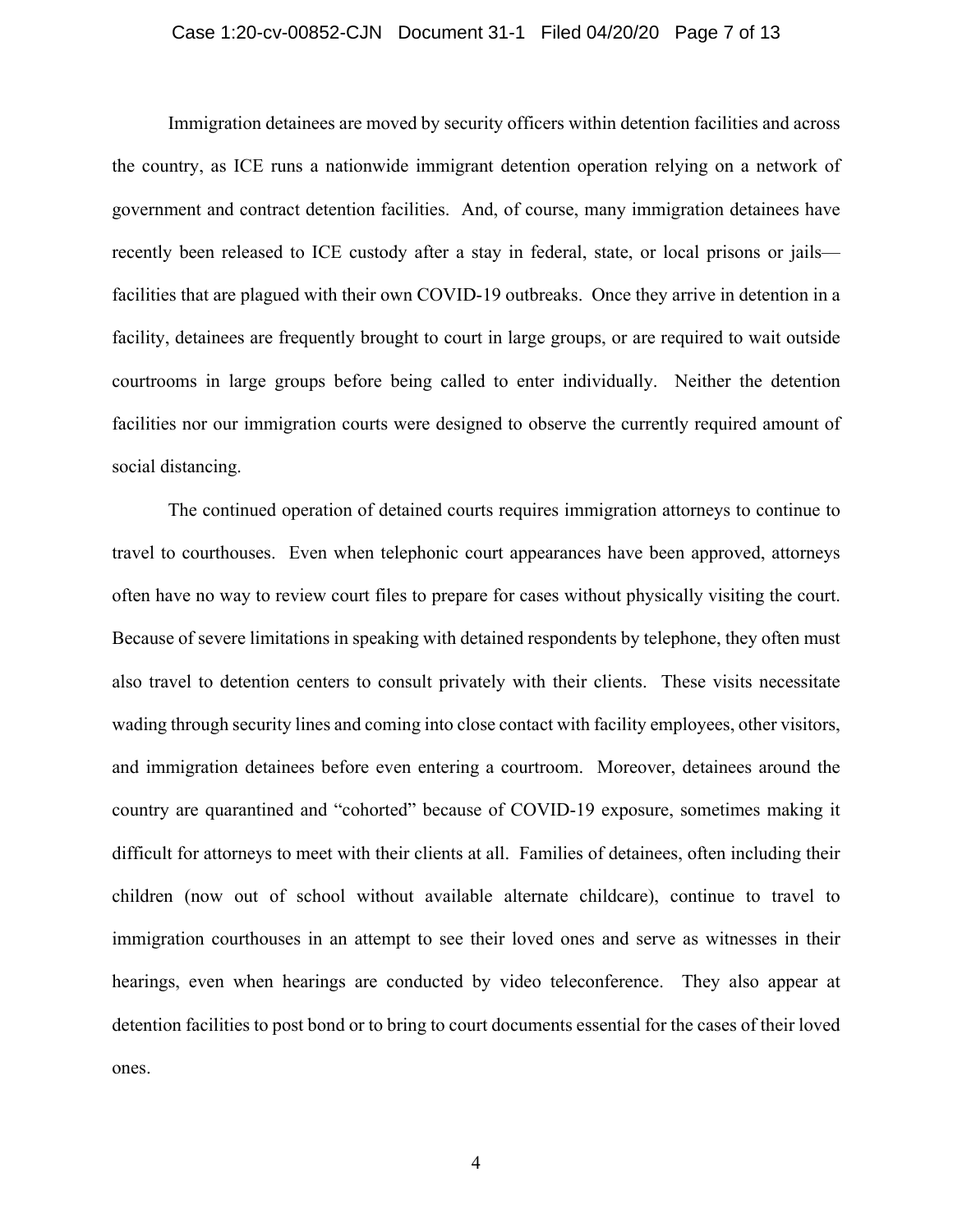## Case 1:20-cv-00852-CJN Document 31-1 Filed 04/20/20 Page 8 of 13

Bringing court documents from the outside highlights another risk—namely, that our immigration courts still rely largely on paper filings and documents. Although EOIR has sought to expand electronic filing of documents, a large percentage of detainees are unrepresented by counsel and have no access to electronic filings. Given technological, linguistic, and other obstacles, submitting paper filings in court remains standard practice. Accordingly, to do the court's work, parties appearing in immigration court must pass papers back and forth—with the result that legal briefs, court orders, paper evidence, and paper court files are passed from hand to hand every day

Another issue of tremendous concern is the lack of sufficient cleaning and protective supplies for staff and all who come to court. According to the general medical consensus regarding the transmission of COVID-19 on hard surfaces, all courtroom furniture (including those in the common areas) need to be sanitized after each use in a timely manner. At present, most EOIR staff have not been provided sanitizer, wipes, or masks. Nor are all the courtrooms in use supplied with those necessities for each person who appears, including attorneys, interpreters, and witnesses. Judges have instead been advised to bring in their own personal protective gear and sanitizing supplies—an unrealistic demand given the general unavailability of those products and supplies. Moreover, to ensure safe social distancing both courtrooms and waiting rooms would need to be reconfigured, tediously monitored to ensure that social distancing is observed, and cleaned after each use. Our staff and contracted janitorial services are ill-equipped and untrained for these tasks.

EOIR has also refused to suspend court appearances for unaccompanied children in removal proceedings who currently live in shelters or foster care homes supervised by the Office of Refugee Resettlement while awaiting family reunification. EOIR has classified these cases as

5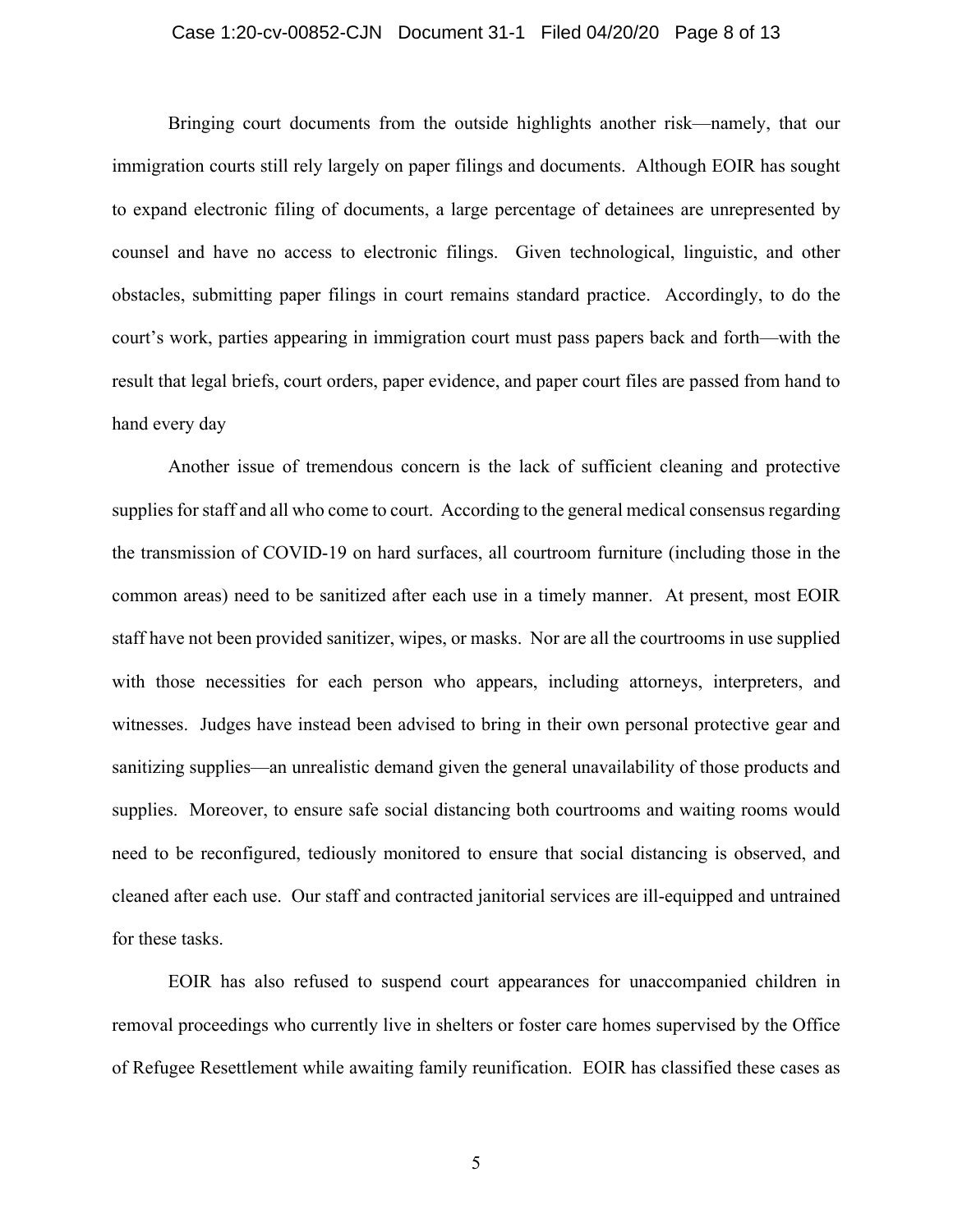### Case 1:20-cv-00852-CJN Document 31-1 Filed 04/20/20 Page 9 of 13

"detained," thereby compelling these children to appear in person for their scheduled hearings at the assigned courts during the pandemic. *See* Suzanne Monyak, *Amid Pandemic, Hearings for Detained Migrant Kids Go On*, Law360 (Apr. 19, 2020), https://www.law360.com/articles/ 1264877/amid-pandemic-hearings-for-detained-migrant-kids-go-on (describing challenges of hearings for unaccompanied juveniles during COVID-19 pandemic). EOIR is not protecting any liberty interest with the continued operation of the unaccompanied juvenile docket, because these children are awaiting placement with family members or guardians completely independent of the immigration court process.

*2. Strict and arbitrary quotas and deadlines make immigration judges balance job security against public health.* The quotas and deadlines imposed on immigration courts and judges have exacerbated the risk to judges, immigration court employees, stakeholders, and the general public. For example, EOIR has issued detained case completion goals requiring 85 percent of detained hearings to be completed within 60 days of case filing. *See* Memorandum from James R. McHenry III to all Immigration Judges and Staff, *Case Priorities and Immigration Court Performance Measures* App. A (Jan. 17, 2018), https://www.justice.gov/eoir/page/file/1026721/ download. Judges are rated based on so-called "performance metrics," and risk poor performance reviews if they continue too many cases or do not make decisions on cases quickly enough. Some of these goals have extremely strict and short deadlines: Immigration judges are required to complete 90 percent of bond hearings on the first scheduled hearing and 95 percent of individual hearings on the first scheduled merits hearing. *See* EOIR Performance Plan, ABA Journal, https:/ /www.abajournal.com/images/main\_images/03-30-2018\_EOIR\_-\_PWP\_Element\_3\_new.pdf. Judges who do not meet these deadlines risk being found unsuccessful in their performance appraisals, which may lead to them losing their jobs.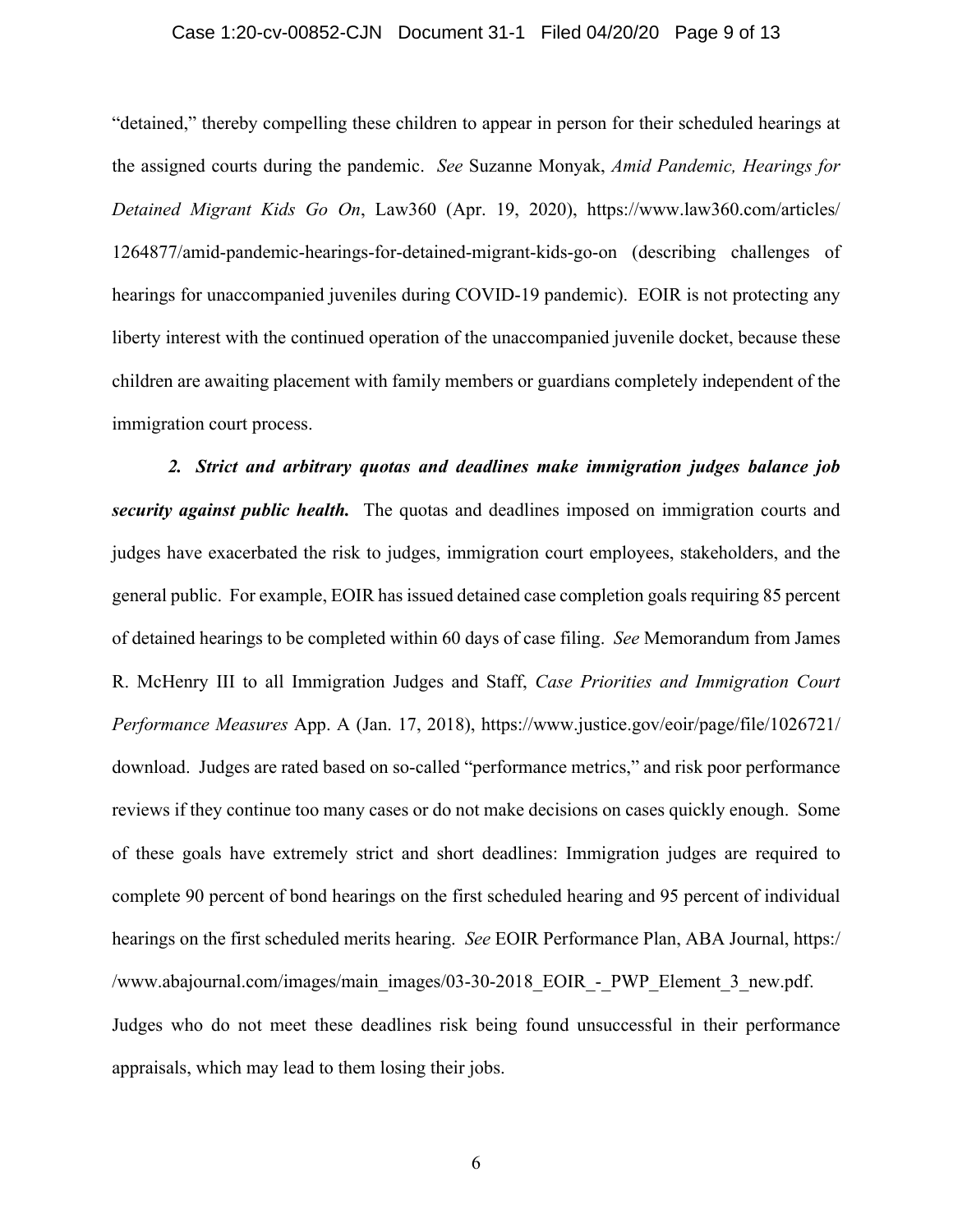## Case 1:20-cv-00852-CJN Document 31-1 Filed 04/20/20 Page 10 of 13

It is worth noting that approximately a quarter of all immigration judges are still on probation,<sup>3</sup> meaning that they can be fired *without cause* or simply not kept on as permanent hires due to failure to produce these arbitrary number of case completions. Moreover, EOIR has not mitigated the risk posed by the agency's arbitrary quotas. To date—more than five weeks after the President declared a national emergency based on the COVID-19 pandemic—Director James McHenry has not taken any action to relax or excuse strict compliance with his performance metrics or quotas in light of the COVID-19 crisis.

The combination of these factors creates a warped incentive structure in which immigration judges, when faced with a motion to continue a hearing based on COVID-19 exposure of a detainee, a lawyer, an interpreter, or a witness, must weigh protection of the public health against their own job security.

**3.** *EOIR has failed to act.* The risks posed by the continued operation of the detained courts are demonstrated by multiple incidents across the United States. The New York City Varick Street Immigration Court, the Krome (Miami) Immigration Court, and the Otay Mesa (San Diego) Immigration Court provide illustrative examples of COVID-19 outbreaks associated with immigration detention within detention facilities and the concomitant exposure of COVID-19 to judges, court staff, DHS staff, and the public due to the appearance of immigration detainees in immigration courts. It is therefore not surprising that more than half of the immigration courts nationwide have reported test-confirmed COVID-positive or symptomatic individuals. The harm to health and safety has ranged from symptomatic individuals either working within or appearing at court and spreading the virus, to judges becoming infected with the COVID-19, to a guard at a hybrid court dying from the disease.

<sup>&</sup>lt;sup>3</sup> Immigration judges are generally on probation for two years after their appointments.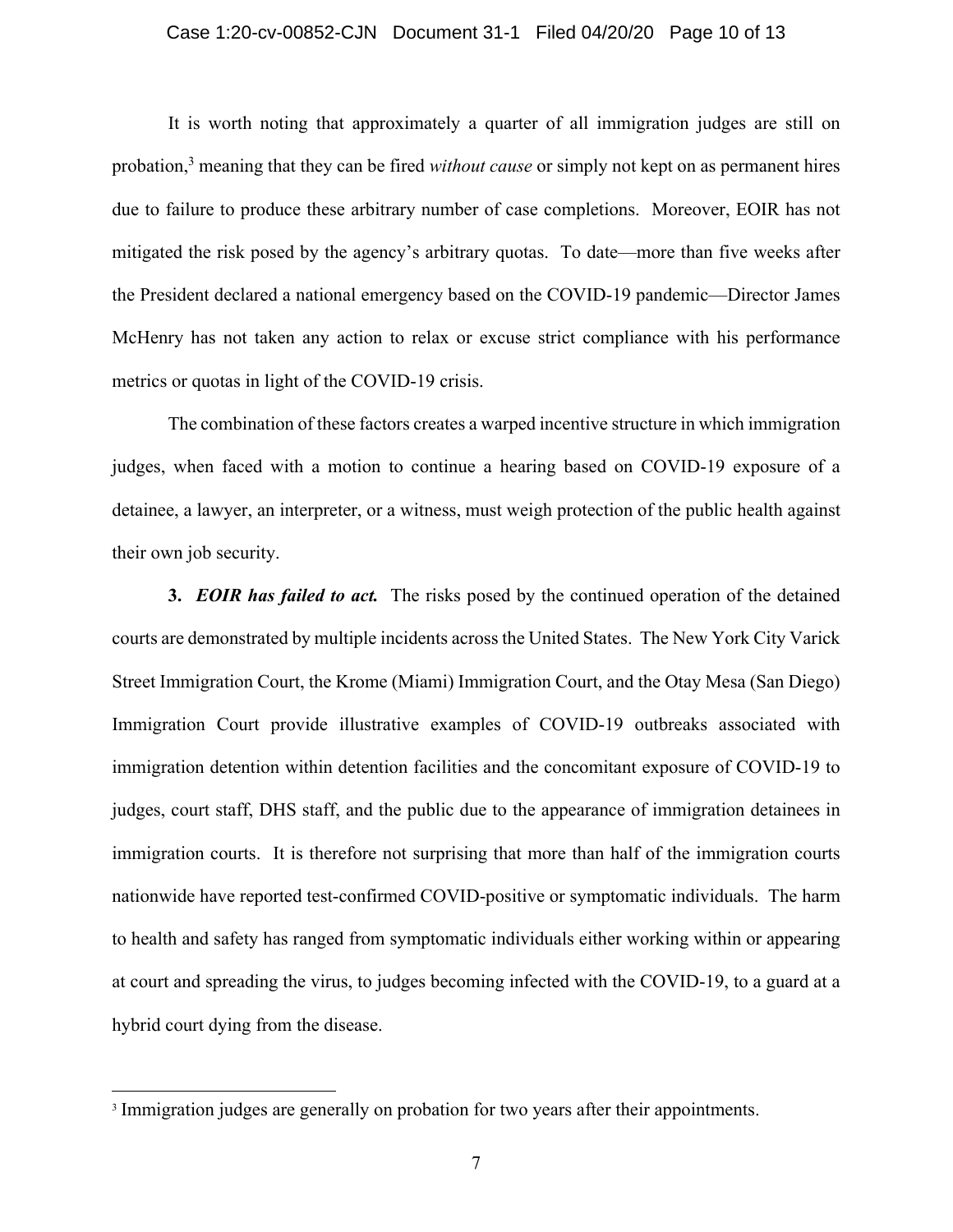### Case 1:20-cv-00852-CJN Document 31-1 Filed 04/20/20 Page 11 of 13

EOIR continues to close courts only on an ad hoc basis after cases of exposure to testconfirmed COVID-19 individuals, though EOIR has refused to publicly disclose reasons for many of the court closures or acknowledge the lack of available testing for many individuals who exhibit COVID-19 symptoms. Courts are periodically closed for a varying number of days for "deep cleaning" because of these exposures, but EOIR has not shared the standards used to determine what exposure necessitates closure, for how long, and why certain court staff but not others are required to stay home as a result. There are numerous examples of closures and reopening of immigration courts across the nation. NAIJ has repeatedly expressed concern to EOIR over EOIR's inability to effectively and efficiently communicate the closures, delaying closure due to lack of communication within management resulting in risk of imminent injury to all court participants.

#### **4.** *Essential court work can continue outside the courthouse using available telephonic*

*and digital means.* NAIJ is familiar with the affidavit of Director McHenry, submitted in this matter. While Director McHenry is correct that any temporary closure of detained immigration courts must also take into account the liberty interests of detainees, NAIJ has proposed that the key types of hearings implicating these liberty interests—namely, bond redetermination hearings and "credible fear" and "reasonable fear" review hearings for persons claiming a fear of harm in their countries—may be heard by immigration judges working outside the immigration courthouse. Indeed, many bond redetermination matters may be decided based on electronic document submissions from represented detainees and ICE counsel. *See* 8 C.F.R. § 1003.19 (governing the conduct of bond redeterminations); U.S. Dep't of Justice, Exec. Office for Immigration Review, Immigration Court Practice Manual § 9.3(e) (April 10, 2020), https:// www.justice.gov/eoir/page/file/1258536/download (noting that, "In general, bond hearings are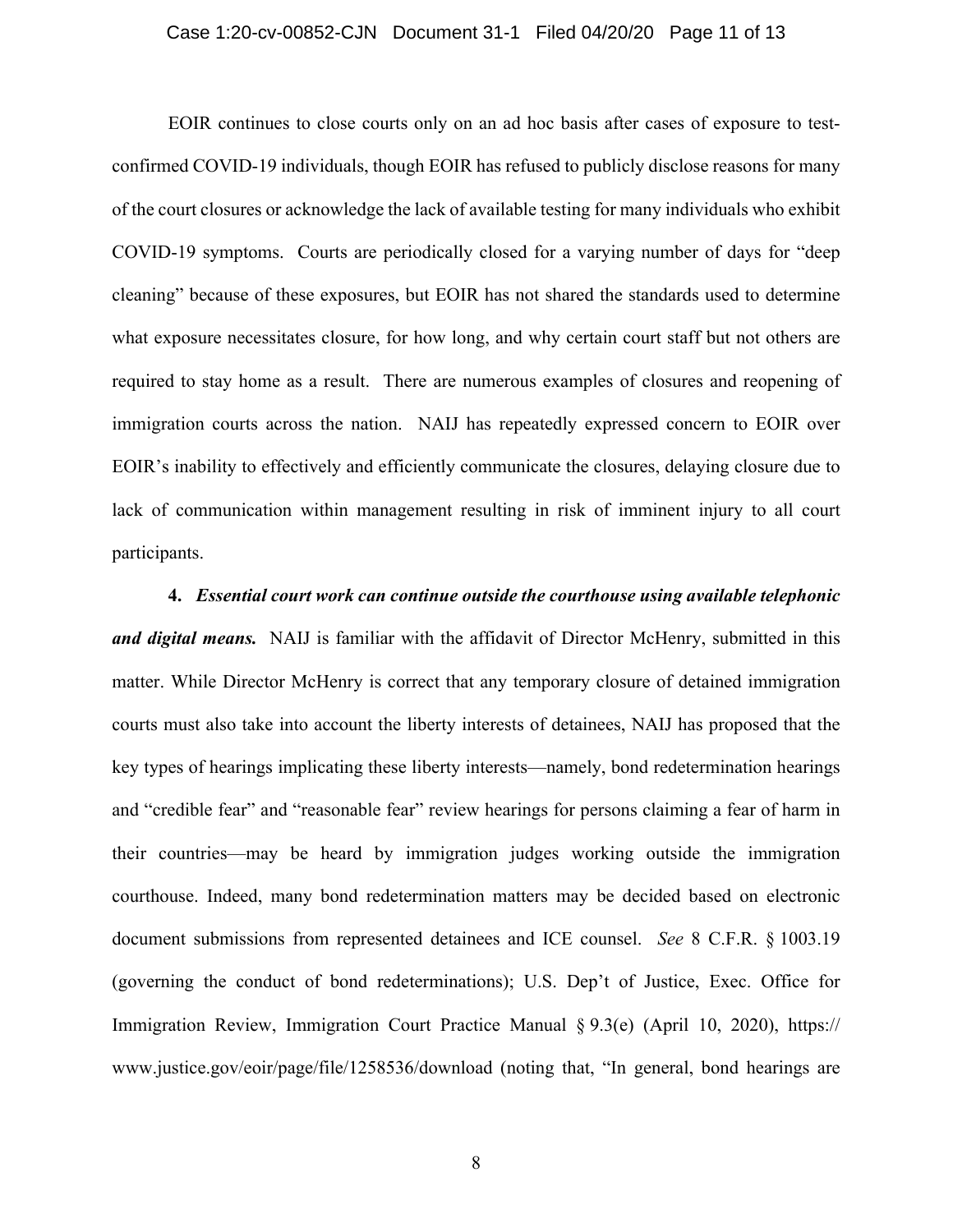#### Case 1:20-cv-00852-CJN Document 31-1 Filed 04/20/20 Page 12 of 13

less formal than hearings in [merits] removal proceedings" and that they are not recorded); 8 C.F.R. § 1003.42(c) (noting that credible fear review proceedings may be conducted telephonically by Immigration Judges); 8 C.F.R. § 1208.31(g) (procedures for similar reasonable fear review proceedings before Immigration Judges). Pro se respondents can also readily submit documents for judicial review through the detention staff, similar to what they do now.

EOIR has refused to direct the suspension of all in-court proceedings despite the availability of the OpenVoice conference call technology touted in the declaration of Chief Immigration Judge Christopher Santoro. Because that technology imposes no pertinent limit on the number of individuals who can participate on a conference, it offers a potential alternative to in-court hearings. Hearings could also be done on the record to the extent necessary using existing laptop computers with the required Digital Audio Recording (DAR) software. Neither Director McHenry nor other senior EOIR officials have provided any reason why they have not directed that all in-court proceedings implicating immediate liberty interests be suspended during the COVID-19 pandemic, which would better protect the participants and the public. Courts around the country have already made such temporary shifts in their work.

## **CONCLUSION**

No one can doubt the gravity and complexity of the COVID-19 pandemic and the recognized need for all Americans to take all necessary and reasonable precautions to prevent the spread of the virus, including taking steps to protect all immigration court participants, our overtaxed health care workers, and the public in general. Given the lack of any clear need for inperson detained hearings to proceed at this dangerous time, NAIJ strongly advocates for a temporary suspension of all in-person hearings for detained persons.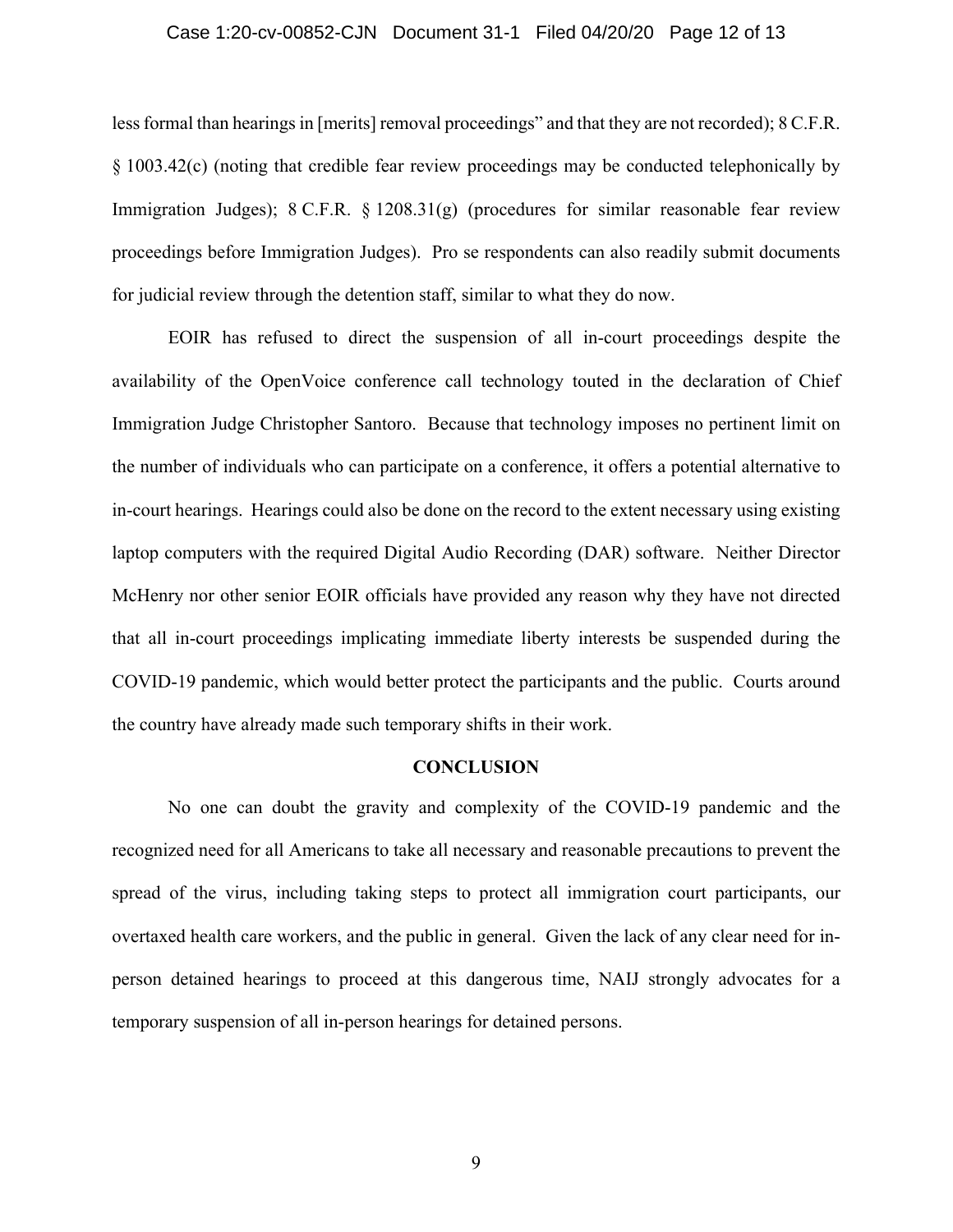Respectfully submitted,

/s/ Ashley C. Parrish

Ashley C. Parrish (D.C. Bar No. 464683) Joshua Mitchell (D.C. Bar No. 1012854) KING & SPALDING LLP 1700 Pennsylvania Avenue NW Washington, D.C. 20006 Telephone: (202) 737-0500 Email: aparrish@kslaw.com

*Counsel for Amicus Curiae the National Association of Immigration Judges* 

April 20, 2020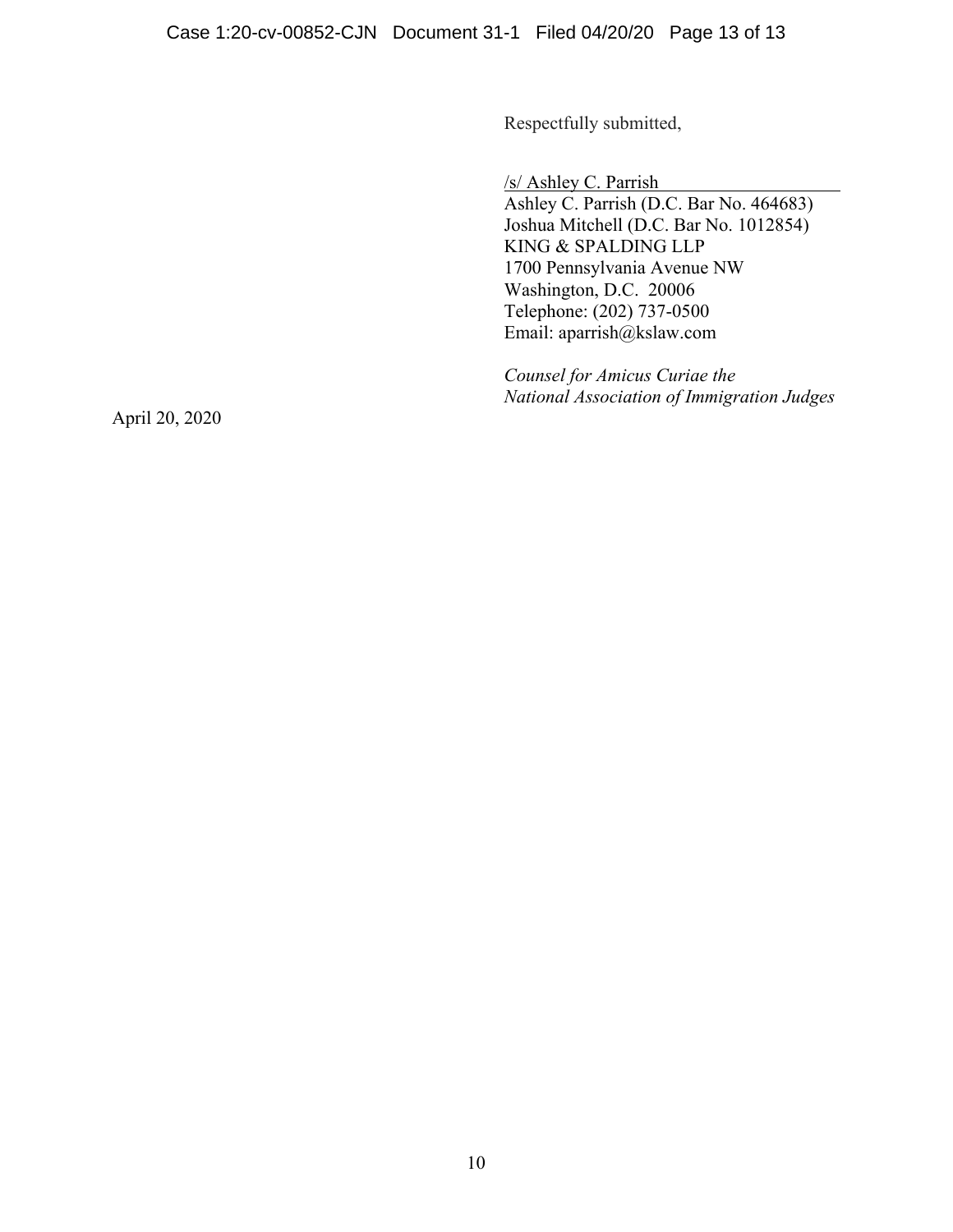# **UNITED STATES DISTRICT COURT FOR THE DISTRICT OF COLUMBIA**

| NATIONAL IMMIGRATION PROJECT<br>OF THE NATIONAL LAWYERS GUILD,<br>et al., |  |
|---------------------------------------------------------------------------|--|
|                                                                           |  |
| Plaintiffs,                                                               |  |
|                                                                           |  |
| V.                                                                        |  |
| <b>EXECUTIVE OFFICE FOR</b>                                               |  |
| IMMIGRATION REVIEW                                                        |  |
| et al.,                                                                   |  |
| Defendants.                                                               |  |

) Case No. 1:20-cv-00852 (CJN)

# **[PROPOSED] ORDER**

Upon consideration of the Motion of the National Association of Immigration Judges

("NAIJ") for Leave to file an *Amicus Curiae* Brief, and there appearing good cause to grant such

leave,

IT IS HEREBY ORDERED that:

1. The Motion is GRANTED, and

2. The *Amicus Curiae* Brief submitted by NAIJ is deemed submitted and shall be

considered part of the record in this matter.

The Honorable Carl J. Nichols United States District Court

Dated:  $, 2020$